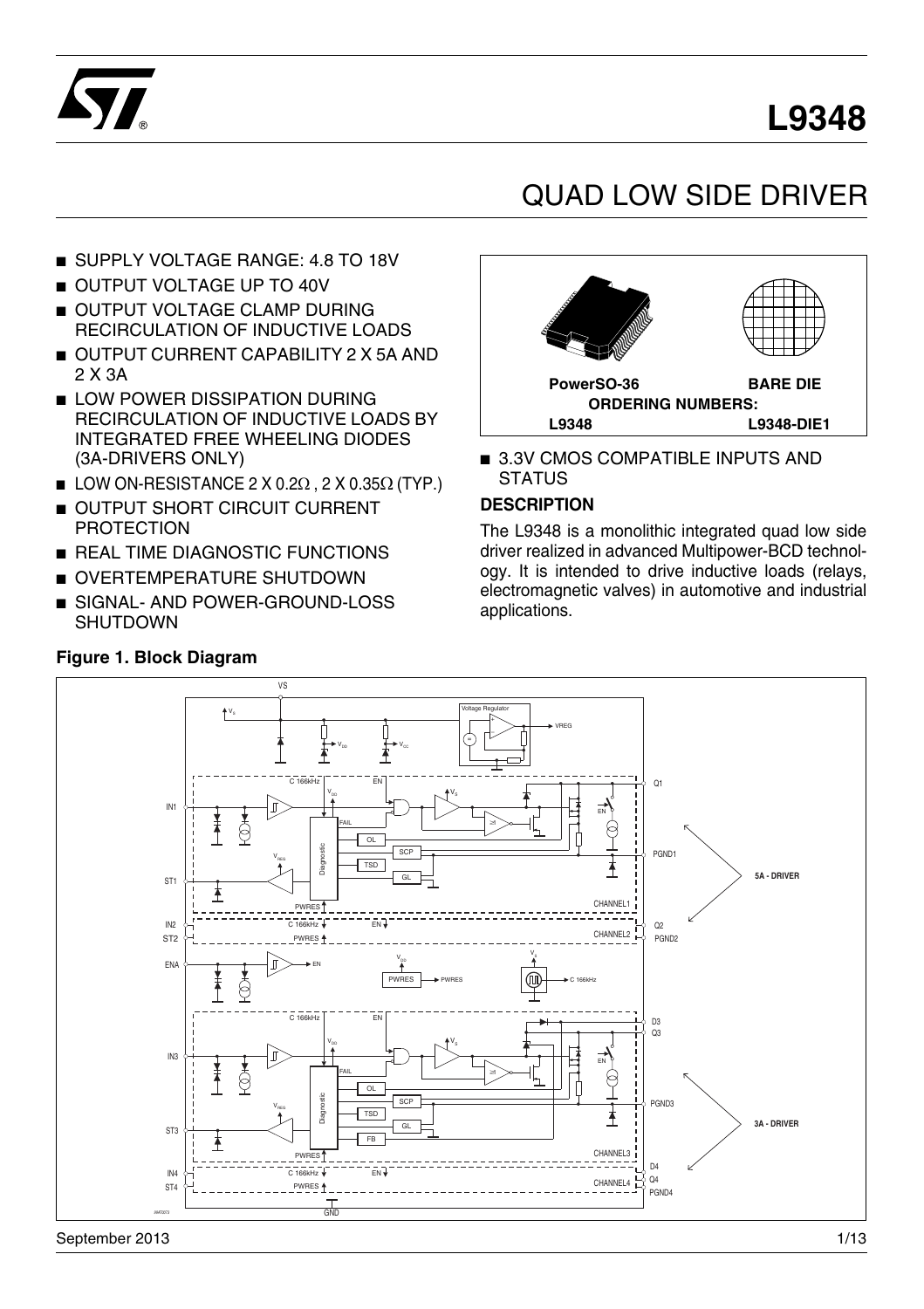#### **Figure 2. Pin Connection**



#### **Table 1. Pin Description**

| $N^{\circ}$      | Pin               | <b>Function</b>                      |
|------------------|-------------------|--------------------------------------|
| 1, 18,<br>19, 36 | N.C.              | (GND)                                |
| 2, 3             | PGND3             | Power Ground Channel 3               |
| 4,5              | Q3                | Power Output Channel 3 (3A switch)   |
| 6, 7             | D <sub>3</sub>    | Recirculation Diode Channel 3        |
| 8, 9             | Q1                | Power Output Channel 1 (5A switch)   |
| 10, 11           | Q2                | Power Output Channel 2 (5A switch)   |
| 12, 13           | D <sub>4</sub>    | <b>Recirculation Diode Channel 4</b> |
| 14, 15           | O <sub>4</sub>    | Power Output Channel 4 (3A switch)   |
| 16, 17           | PGND4             | Power Ground Channel 4               |
| 20               | ST <sub>4</sub>   | Status Output Channel 4              |
| 21               | IN <sub>2</sub>   | Control Input Channel 2              |
| 22               | IN4               | Control Input Channel 4              |
| 23               | ST <sub>2</sub>   | Status Output Channel 2              |
| 24               | <b>ENA</b>        | Enable                               |
| 25, 26           | PGND <sub>2</sub> | Power Ground Channel 2               |
| 27               | <b>GND</b>        | Signal Ground                        |
| 28               | <b>VS</b>         | Supply Voltage                       |
| 29               | N.C.              | Not Connected                        |
| 30, 31           | PGND1             | Power Output Channel 3               |
| 32               | ST <sub>1</sub>   | Status Output Channel 1              |
| 33               | IN <sub>3</sub>   | Control Input Channel 3              |
| 34               | IN <sub>1</sub>   | Control Input Channel 1              |

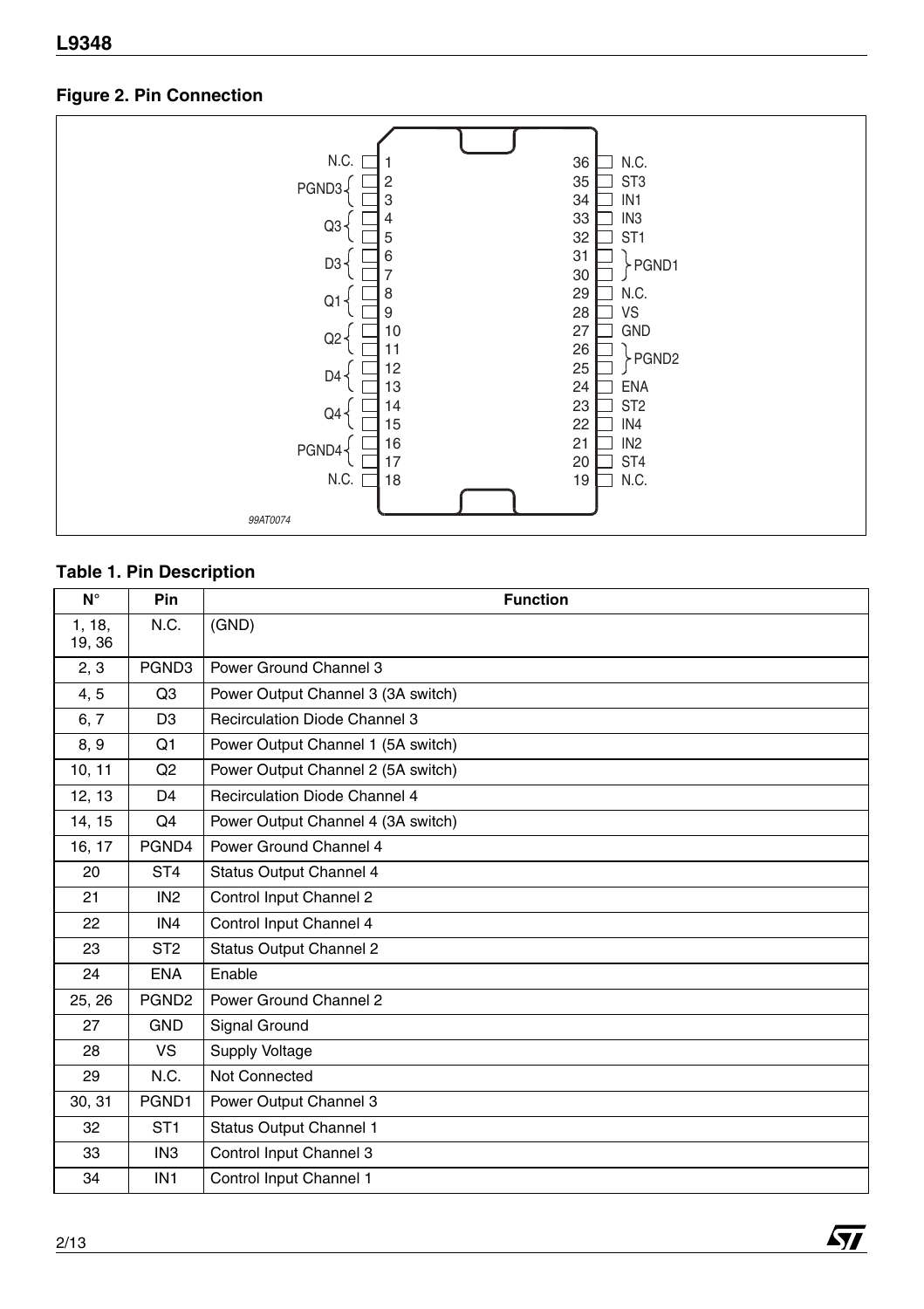#### **Table 2. Thermal Data**

| Symbol                            | Parameter                                           | <b>Test Conditions</b>                     |       | <b>Values</b> |            | Unit               |
|-----------------------------------|-----------------------------------------------------|--------------------------------------------|-------|---------------|------------|--------------------|
|                                   |                                                     |                                            | Min.  | Typ.          | Max.       |                    |
| Ti                                | Junction temperature                                |                                            | -40   |               | 150        | °C                 |
| $T_{\rm jc}$                      | Junction temperature during<br>clamping (life time) | $\Sigma t = 30$ min<br>$\Sigma t = 15$ min |       |               | 175<br>190 | °C<br>$^{\circ}$ C |
| ${\mathsf T}_{\text{stg}}$        | Storage temperature                                 |                                            | $-55$ |               | 150        | °C                 |
| $\mathsf{R}_{\mathsf{th}}$ j-case | Thermal resistance junction to<br>case              |                                            |       |               | 2          | °C/W               |

#### **Table 3. Absolute Maximum Ratings**

The absolute maximum ratings are the limiting values for this device. Damage may occur if this device is subjected to conditions which are beyond these values**.**

| Symbol                                         | <b>Parameter</b>                                                 | <b>Test Conditions</b>                                 | Value          | Unit   |
|------------------------------------------------|------------------------------------------------------------------|--------------------------------------------------------|----------------|--------|
| Voltages                                       |                                                                  |                                                        |                |        |
| $V_S$                                          | Supply voltage range                                             |                                                        | $-0.3$ to $40$ | V      |
| $V_Q, V_D$                                     | max. static Output voltage                                       |                                                        | 40             | V      |
| $V_{IN}$ , $V_{EN}$                            | Input voltage range<br>(IN1 to IN4, EN)                          | $  _1$   < 10mA                                        | $-1.5$ to 6    | $\vee$ |
| <b>V<sub>ST</sub></b>                          | Status output voltage range                                      | $  _1$   < 1mA                                         | $-0.3$ to 6    | V      |
| V <sub>DRmax</sub>                             | max. Reverse breakdown<br>voltage free wheeling diodes<br>D3, D4 | $I_R = 100 \mu A$                                      | 55             | V      |
| <b>Currents</b>                                |                                                                  |                                                        |                |        |
| $IQ$ <sub>1/2</sub>                            | Output current at reversal<br>supply for Q1, Q2                  |                                                        | $-4$           | A      |
| $IO$ 3/4                                       | Output current at reversal<br>supply for Q3, Q4                  |                                                        | $-2$           | A      |
| lsт                                            | Status output current range                                      |                                                        | $-1$ to 1      | mA     |
| $E_{Q1/2}$                                     | max. Discharging energy for                                      | $T_i = 25^{\circ}C$                                    | 50             | mJ     |
|                                                | inductive loads per channel<br>Q1, Q2                            | $T_i = 150^{\circ}$ C                                  | 30             | mJ     |
| <b>FDmax</b>                                   | max. load current free<br>wheeling diodes                        | t < 5ms                                                | 3              | A      |
| <b>ESD Protection</b>                          |                                                                  |                                                        |                |        |
| Supply and Signal pins                         |                                                                  | versus GND                                             | $+2$           | kV     |
| Output pins (Q <sub>X</sub> , D <sub>X</sub> ) |                                                                  | versus common ground (=short of<br>SGND with all PGND) | $+4$           | kV     |

Note: Human Body Model according to MIL883C. The device withstands ST1 class level.

#### **Table 4. Operating Range.**

| Symbol      | Parameter            | <b>Test Conditions</b> | <b>Values</b> |      |      | Unit |
|-------------|----------------------|------------------------|---------------|------|------|------|
|             |                      |                        | Min.          | Typ. | Max. |      |
| $V_{\rm S}$ | Supply voltage       |                        | 4.8           |      | 18   |      |
|             | Junction temperature |                        | $-40$         |      | 150  | °C   |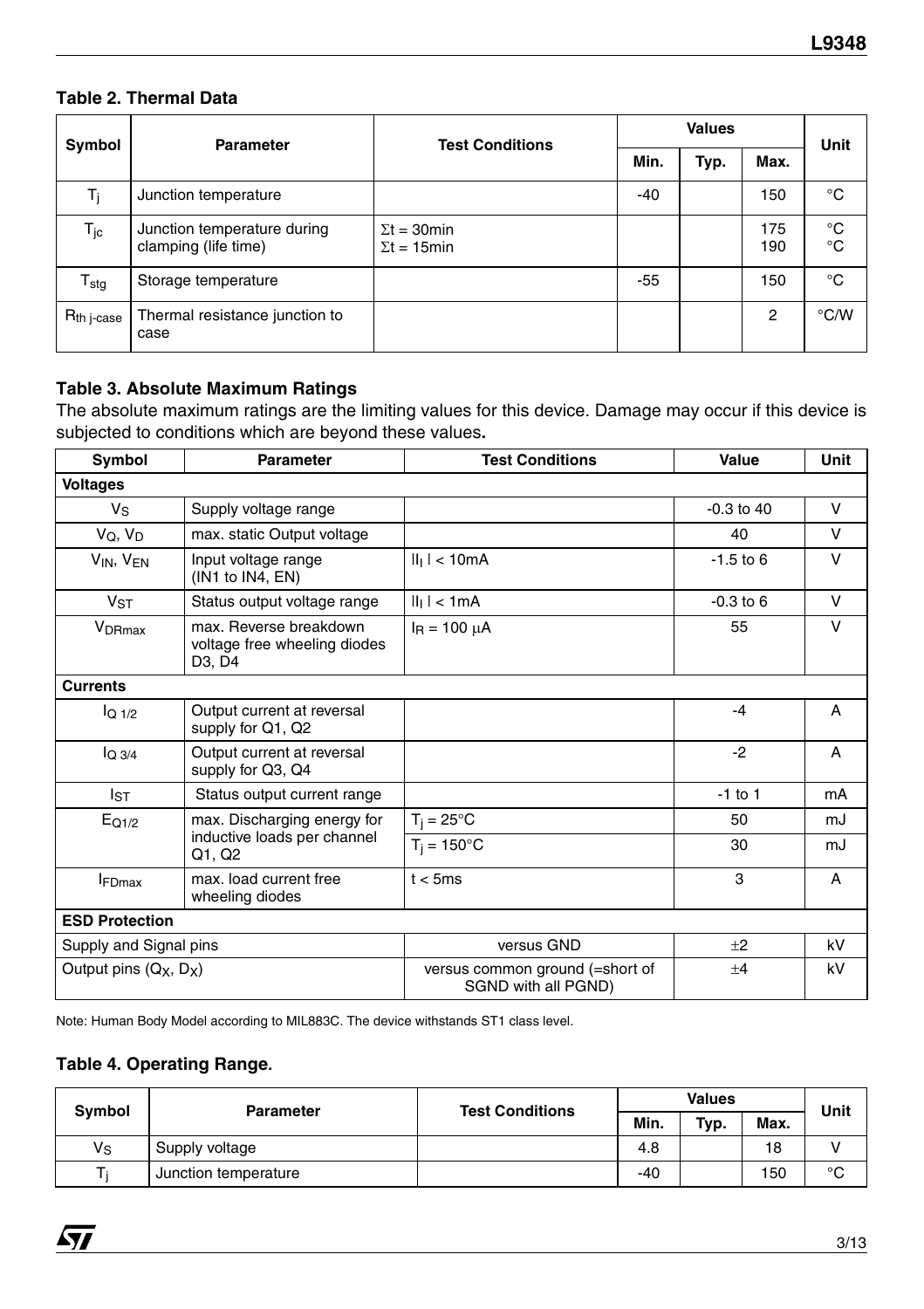#### **Table 5. Electrical Characteristcs**

The electrical characteristics are valid within the operating range **(Table 4)**, unless otherwise specified

| Symbol               | Parameter                                                            | <b>Test Condition</b>                             | Min.           | Typ. | Max. | Unit     |
|----------------------|----------------------------------------------------------------------|---------------------------------------------------|----------------|------|------|----------|
| <b>Power Supply</b>  |                                                                      |                                                   |                |      |      |          |
| ls                   | Supply current                                                       | $V_{IN1IN4, ENA} = H$                             |                |      | 8    | mA       |
| lQ                   | Quiescent current (outputs OFF)                                      | $VENA = L$                                        |                |      | 6    | mA       |
| I <sub>D3/4</sub>    | Quiescent current at pins D3/4                                       | $V_{D3/4} \le 18V$ ;<br>$V_{1N3/4} = L$           | 10             |      | 400  | μA       |
|                      | <b>Diagnostic Functions</b>                                          |                                                   |                |      |      |          |
| $V_{\rm QU1~to~4}$   | Output open load voltage<br>threshold                                | $V_S \geq 6.5V$<br>$V_{EN} = X$ ; $V_{IN} = L$    | 0.3            | 0.33 | 0.36 | $xV_{S}$ |
| $I$ QU1 to 4         | Output open load current<br>threshold                                | $V_S \geq 6.5V$<br>$V_{EN} = H$ ; $V_{IN} = H$    | 50             |      | 140  | mA       |
| $I_{QO1/2}$          | Overload current threshold Q 1, 2                                    | $V_S \geq 6.5V$                                   | 5              | 7.5  | 9    | A        |
| $I_{QQ3/4}$          | Overload current threshold Q 3, 4                                    | $V_S \geq 6.5V$                                   | 3              | 5    | 8    | A        |
| T <sub>th</sub>      | Overtemperature shutdown<br>threshold                                | 2)                                                | 175            |      | 210  | °C       |
| Thy                  | Overtemperature hysteresis                                           |                                                   |                | 10   |      | °C       |
| V <sub>thPGL</sub>   | Power-GND-loss threshold                                             |                                                   | 1.5            | 2.5  | 3.5  | v        |
| V <sub>thSGL</sub>   | Signal-GND-loss threshold                                            |                                                   | 150            | 330  | 510  | mV       |
|                      | Power Outputs (Q1 to Q4)                                             |                                                   |                |      |      |          |
| R <sub>DSON1/2</sub> | Static drain-source ON-resistance<br>Q1, Q2                          | $I_Q = 1A; V_S \ge 9.5V$<br>$T_i = 25^{\circ}$ C  |                | 0.2  |      | Ω        |
|                      |                                                                      | $T_i = 125^{\circ}C^{3}$                          |                |      | 0.5  | Ω        |
|                      |                                                                      | $T_i = 150^{\circ}C^{4}$                          |                |      | 0.5  | Ω        |
| R <sub>DSON3,4</sub> | Static drain-source ON-resistance<br>Q3, Q4                          | $IO = 1A; VS \ge 9.5V$<br>$T_i = 25^{\circ}C$     |                | 0.35 |      | Ω        |
|                      |                                                                      | $T_j = 125^{\circ}C^{3}$                          |                |      | 0.75 | Ω        |
|                      |                                                                      | $T_i = 150^{\circ}C^{4}$                          |                |      | 0.75 | Ω        |
| Vz                   | Z-diode clamping voltage<br>= threshold of flyback detection<br>Q3/4 | $IQ \ge 100mA$ ,<br>pos. supply V <sub>D3/4</sub> | 45             |      | 60   | ν        |
| $V_C$                | Clamping voltage                                                     | $IQ \ge 100mA$ ,<br>neg. supply V <sub>D3/4</sub> | $\overline{4}$ |      | 10   | v        |
| <b>I</b> PD          | Output pull down current                                             | $VENA = H, VIN = L$                               | 10             | 20   | 50   | μA       |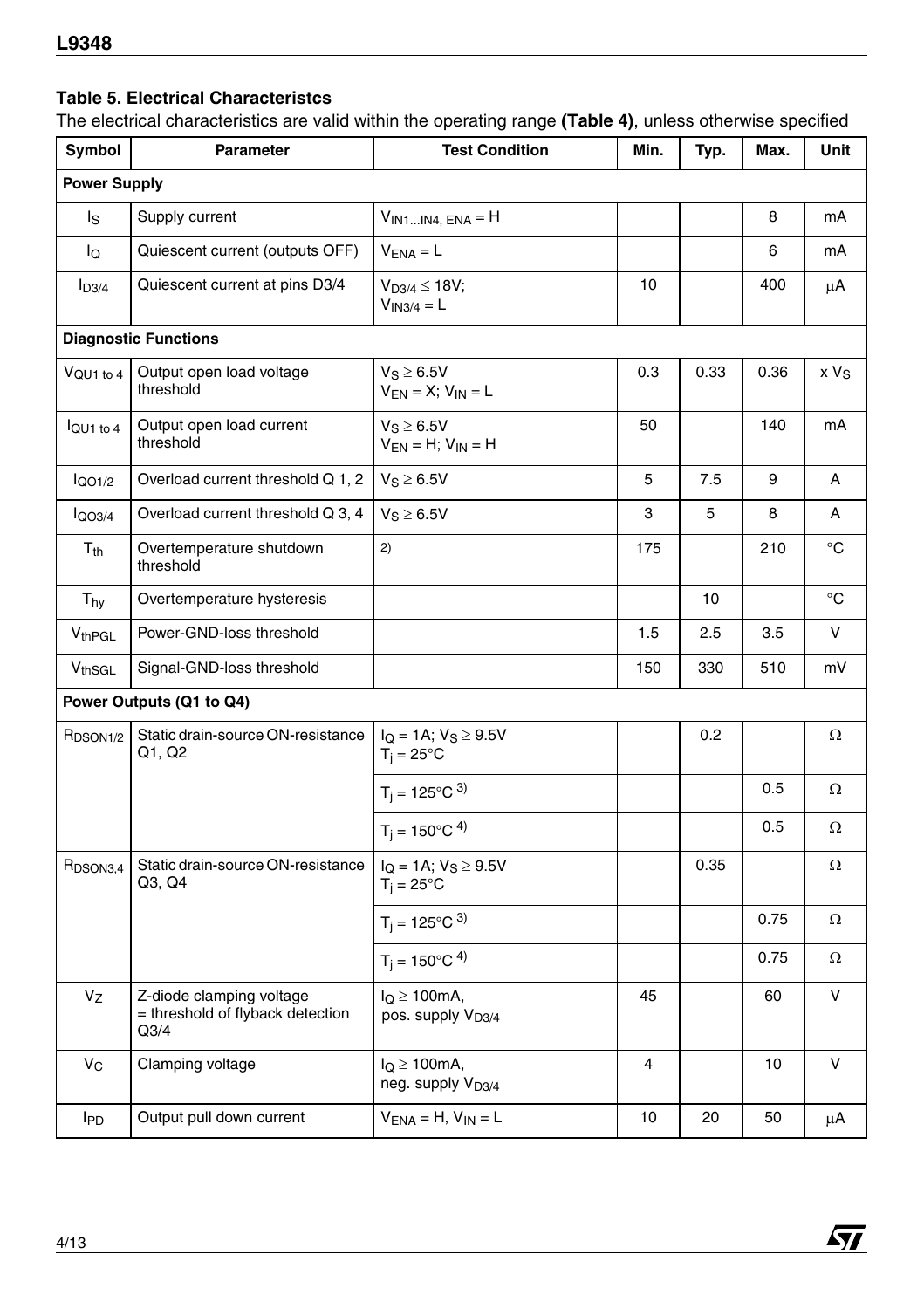#### **Table 5. Electrical Characteristcs**

The electrical characteristics are valid within the operating range **(Table 4)**, unless otherwise specified

| Symbol                  | <b>Parameter</b>                                          | <b>Test Condition</b>             | Min.     | Typ. | Max.           | Unit    |
|-------------------------|-----------------------------------------------------------|-----------------------------------|----------|------|----------------|---------|
| loık                    | Output leakage current                                    | $V_{ENA} = L, T_j = 25^{\circ}C$  |          |      | 1              | μA      |
|                         |                                                           | $T_i = 125$ °C                    |          |      | 5              | μA      |
| V <sub>FD3/4</sub>      | Forward voltage of<br>free wheeling diodes D3, D4         | $I_{D3/4} = -1.5A$                | 0.5      |      | 1.75           | v       |
| <b>R</b> <sub>PD0</sub> | Gate pull down resistor for<br>nonsupplied V <sub>S</sub> | $V_S = 0V$<br>$V_{D3/4} \ge 6.5V$ | 0.3      |      | 3              | kΩ      |
| <b>Timings</b>          |                                                           |                                   |          |      |                |         |
| ton                     | Output ON delay time                                      | $I_Q = 1A^{1}$                    | 0        | 5    | 20             | μs      |
| tf                      | Output ON fall time                                       | $I_Q = 1A^{1}$                    | 0.5      | 1.5  | 8              | μs      |
| t <sub>OFF</sub>        | Output OFF delay time                                     | $I_Q = 1A^{1}$                    | $\Omega$ | 10   | 30             | μs      |
| $t_{r}$                 | Output OFF rise time                                      | $I_Q = 1A^{1}$                    | 0.5      | 1.5  | 5              | μs      |
| t <sub>DSO</sub>        | Overload switch-OFF delay time                            |                                   | 6        | 30   | 65             | $\mu$ s |
| tp                      | Output OFF status delay time                              |                                   | 0.75     | 1.5  | 2.25           | ms      |
| t <sub>filter</sub>     | error detection filter time                               | 2)                                | 5.8      |      | 35             | μs      |
| t <sub>OLOFF</sub>      | OLOFF error detection filter time                         |                                   | 20       |      | 70             | $\mu$ s |
|                         | Digital Inputs (IN1 to IN4, ENA)                          |                                   |          |      |                |         |
| $V_{IL}$                | Input low voltage                                         |                                   | $-1.5$   |      | 1              | V       |
| V <sub>IH</sub>         | Input high voltage                                        |                                   | 2        |      | 6              | v       |
| V <sub>IHv</sub>        | Input voltage hysteresis                                  | 2)                                | 50       | 100  |                | mV      |
| <b>I<sub>IN</sub></b>   | Input pull down current                                   | $V_{IN} = 5V, V_S \ge 6.5V$       | 8        | 20   | 40             | μA      |
|                         | Digital Outputs (ST1 to ST4)                              |                                   |          |      |                |         |
| <b>V<sub>STL</sub></b>  | Status output voltage in low state<br>5)                  | $I_{ST} \leq 40 \mu A$            | 0        |      | 0.4            | V       |
| <b>V<sub>STH</sub></b>  | Status output voltage in high state<br>5)                 | $I_{ST} \ge -40 \mu A$            | 2.5      |      | 3.45           | V       |
|                         |                                                           | $IST \ge -120\mu A$               | 2        |      | 3.45           | V       |
| R <sub>DIAGL</sub>      | $R_{OUT}$ + $R_{DSON}$ in low state                       |                                   | 0.3      | 0.64 | 1.5            | kΩ      |
| RDIAGH                  | ROUT + RDSON in high state                                |                                   | 1.5      | 3.2  | $\overline{7}$ | kΩ      |

(1). See **[chapter 2.0 Timing Diagrams](#page-7-0)**; resistive load condition;  $V_S \ge 9V$ 

(2).This parameter will not be tested but assured by design

(3).Wafer-measurement

(4).Measured on P-SO36 devices

(5).Short circuit between two digital outputs (one in high the other in low state) will lead to the defined result "LOW"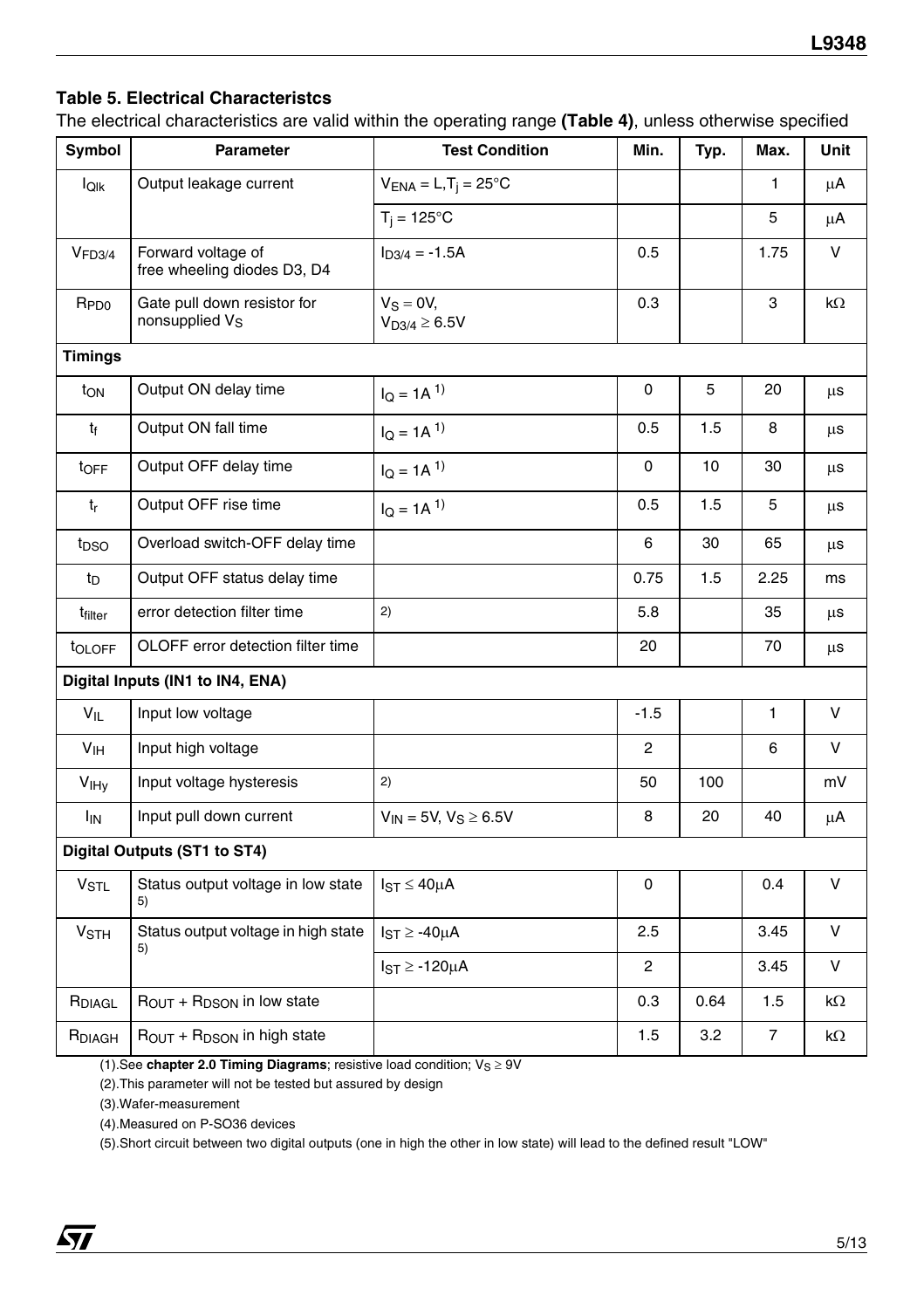#### **1.0 FUNCTIONAL DESCRIPTION**

#### **1.1 Overview**

The four low-side switches are designed to drive inductive loads (relays, electromagnetic valves). For the 3A switches (Q3/4) integrated free-wheeling diodes (D3/4) are available and can be used as recirculation path for inductive loads. If either integrated nor external free-wheeling diodes are used the output voltage is clamped internally during discharge of inductive loads. The switches are controlled by CMOS compatible inputs (IN1-4) if the enable input is set to "high". The status of each switch is monitored by the related status output (ST1-4).

#### **1.2 Input Circuits**

The control and enable inputs are active high, featuring switching thresholds with hysteresis and pull-down current sources. Not connected inputs are interpreted as "LOW". If the enable input is set to "LOW" the outputs are switched off independent of the control input state (IN1-4).

#### **1.3 Switching Stages**

The four power outputs consist of DMOS-power transistors. The output stages are protected against short circuit to supply. Integrated output voltage clamp limits the output voltage in case of inductive load current flyback. Internal pull down current sources are provided at the outputs to assure a defined conditon in OFF mode. They will be disconnected in the disable mode (ENA=L). If the supply of the device gets lost but the loads and D3/4 are still supplied, an internal pull down resistor discharges the gate of the DMOS-power transistor to avoid switch on due to capacitive coupling.

#### **1.4 Status Outputs**

The CMOS compatible status outputs indicate the state of the drivers (LOW-level indicates driver in OFF state, HIGH-level indicates driver in ON state). If an error occurs the status output voltage changes like described in **[chapter 1.6 Error Detection](#page-5-0)**.

#### **1.5 Protective Circuits**

The outputs are protected against current overload, overtemperature, and Power-GND-loss.

#### <span id="page-5-0"></span>**1.6 Error Detection**

Two main error types are distinguished in the diagnostic logic. If current overload, overtemperature, signal-GND-loss or a power-GND-loss occurs, the status output signal is inverted, an internal register is set and the driver is shutdown. The reset is done by switching off the corresponding control input or the enable input for at least the time t<sub>D</sub> (defined to 1.5ms typ.). See also **[Figure 6](#page-8-0)** in **[chapter 2.0 Timing Diagrams](#page-7-0)**.

All other errors (openload, active output voltage clamp) only cause an inverted status output signal but no shutdown of the driver. An internal register is set too, but the reset is triggered automatically after the time  $t_D$ , if the error condition is no longer valid (see **[Figure 7](#page-9-0)** and **[Figure 8](#page-9-1)**).

Excepting the detection of the active output voltage clamp all errors are digitally filtered before they are interpreted by the diagnostic logic.

The table 6 below shows the different failure conditions monitored in ON and OFF state:

#### **Table 6.**

|                                                        | <b>ON State</b><br>$ENA = HIGH$ ,<br>$IN = HIGH$ | <b>OFF State</b><br>$ENA = HIGH.$<br>$IN = LOW$ | typ. Filter<br>time | Reset done by                                       |
|--------------------------------------------------------|--------------------------------------------------|-------------------------------------------------|---------------------|-----------------------------------------------------|
| Overloading of output<br>(also shorted load to supply) |                                                  |                                                 | $18u$ s             | $ENA$ or $INx = "LOW"$<br>for $t \ge 1.5$ ms (typ.) |
| Open load<br>(under voltage detection)                 |                                                  | Χ                                               | $44u$ s             | internal timer (1.5ms typ.)                         |



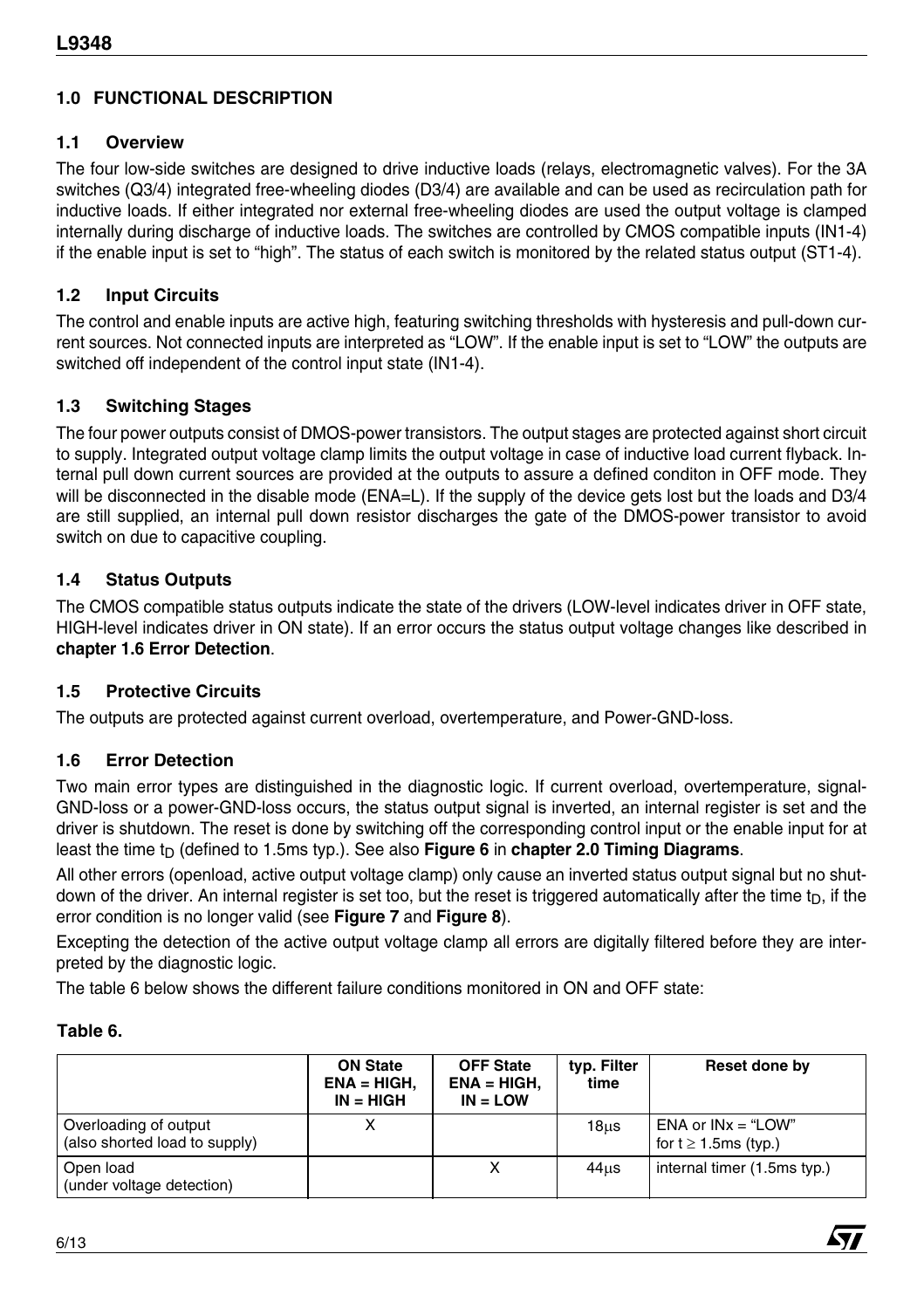#### **Table 6.**

|                                                      | <b>ON State</b><br>$ENA = HIGH.$<br>$IN = HIGH$ | <b>OFF State</b><br>$ENA = HIGH.$<br>$IN = LOW$ | typ. Filter<br>time | Reset done by                                     |
|------------------------------------------------------|-------------------------------------------------|-------------------------------------------------|---------------------|---------------------------------------------------|
| Open load<br>(under current detection)               | X                                               |                                                 | 18 <sub>µ</sub>     | internal timer (1.5ms typ.)                       |
| Overtemperature                                      | x                                               |                                                 | 18 <sub>µ</sub>     | ENA or $INx = "LOW"$<br>for $t \ge 1.5$ ms (typ.) |
| Power-GND-loss                                       | X                                               | x                                               | 18 <sub>µ</sub> s   | ENA or $INx = "LOW"$<br>for $t \ge 1.5$ ms (typ.) |
| Signal-GND-loss                                      | x                                               | x                                               | 18 <sub>µ</sub>     | ENA or $INx = "LOW"$<br>for $t \ge 1.5$ ms (typ.) |
| Output voltage clamp active<br>$(Q3/4 \text{ only})$ |                                                 | x                                               | ٠                   | internal timer (1.5ms typ.)                       |

#### **1.7 Diagnostic Output at Pulse Width Operation (PWM)**

If an input is operated with a pulsed signal ( $f \ge 1/t_D = 667$  Hz typ.), the status does not follow each single pulse. An internal delay t<sub>D</sub> of typ. 1.5ms leads to a continuous status output signal (see [Figure 4](#page-7-1) in [chapter 2.0 Timing](#page-7-0) **[Diagrams](#page-7-0)**).

#### **1.8 Diagnostic Table**

In general the diagnostic follows the input signal in normal operating conditions. If any error is detected the diagnostic is inverted.

#### **Table 7.**

 $\sqrt{1}$ 

| <b>Operating Condition</b>                                     | Enable<br>Input<br><b>ENA</b>    | Control<br>Input<br>ΙN                       | Power<br>Output<br>Q                                 | <b>Status</b><br>Output<br>ST |
|----------------------------------------------------------------|----------------------------------|----------------------------------------------|------------------------------------------------------|-------------------------------|
| Normal function                                                | н<br>н                           | H/PWM<br>H/PWM                               | <b>OFF</b><br><b>OFF</b><br>OFF<br>ON                | н                             |
| Open load or short to ground                                   | н<br>н                           | H/PWM<br>H/PWM                               | <b>OFF</b><br><b>OFF</b><br><b>OFF</b><br>ON         | x<br>x<br>н                   |
| Overload or short to supply<br>Latched overload<br>Reset latch | Н<br>н<br>$H \rightarrow L$<br>н | H/PWM<br>H/PWM<br>x<br>$H/PWM \rightarrow L$ | <b>OFF</b><br><b>OFF</b><br><b>OFF</b><br><b>OFF</b> |                               |
| Overtemperature<br>Latched overtemperature<br>Reset latch      | H<br>н<br>$H \rightarrow L$<br>н | H/PWM<br>H/PWM<br>x<br>$H/PWM \rightarrow L$ | <b>OFF</b><br><b>OFF</b><br><b>OFF</b><br><b>OFF</b> |                               |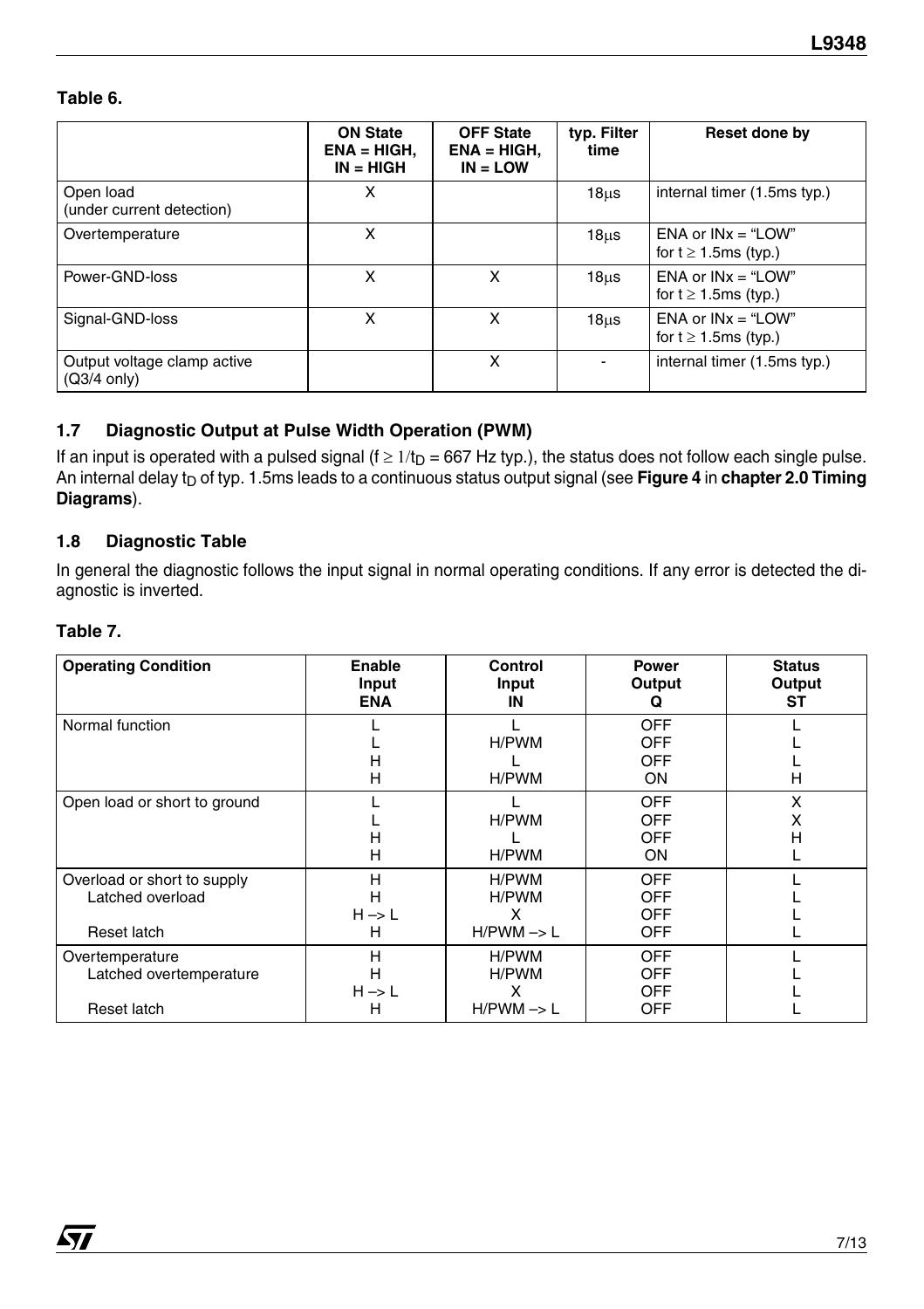#### <span id="page-7-0"></span>**2.0 TIMING DIAGRAMS**





<span id="page-7-1"></span>**Figure 4. Diagnostic Output at PWM operation**



勾

8/13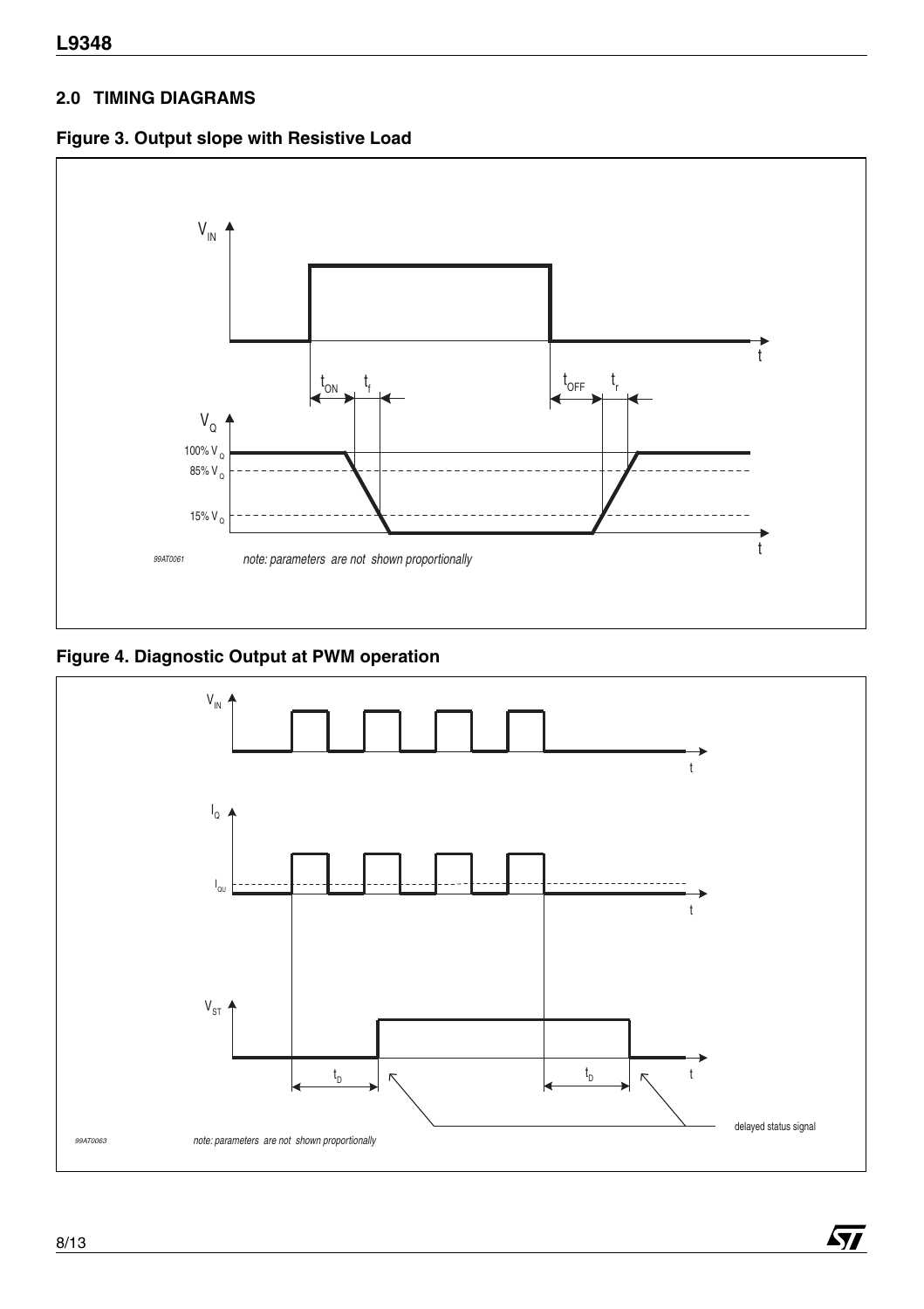#### **Figure 5. Overload Detection**



<span id="page-8-0"></span>**Figure 6. Driver Shut Down in Case of Overload**

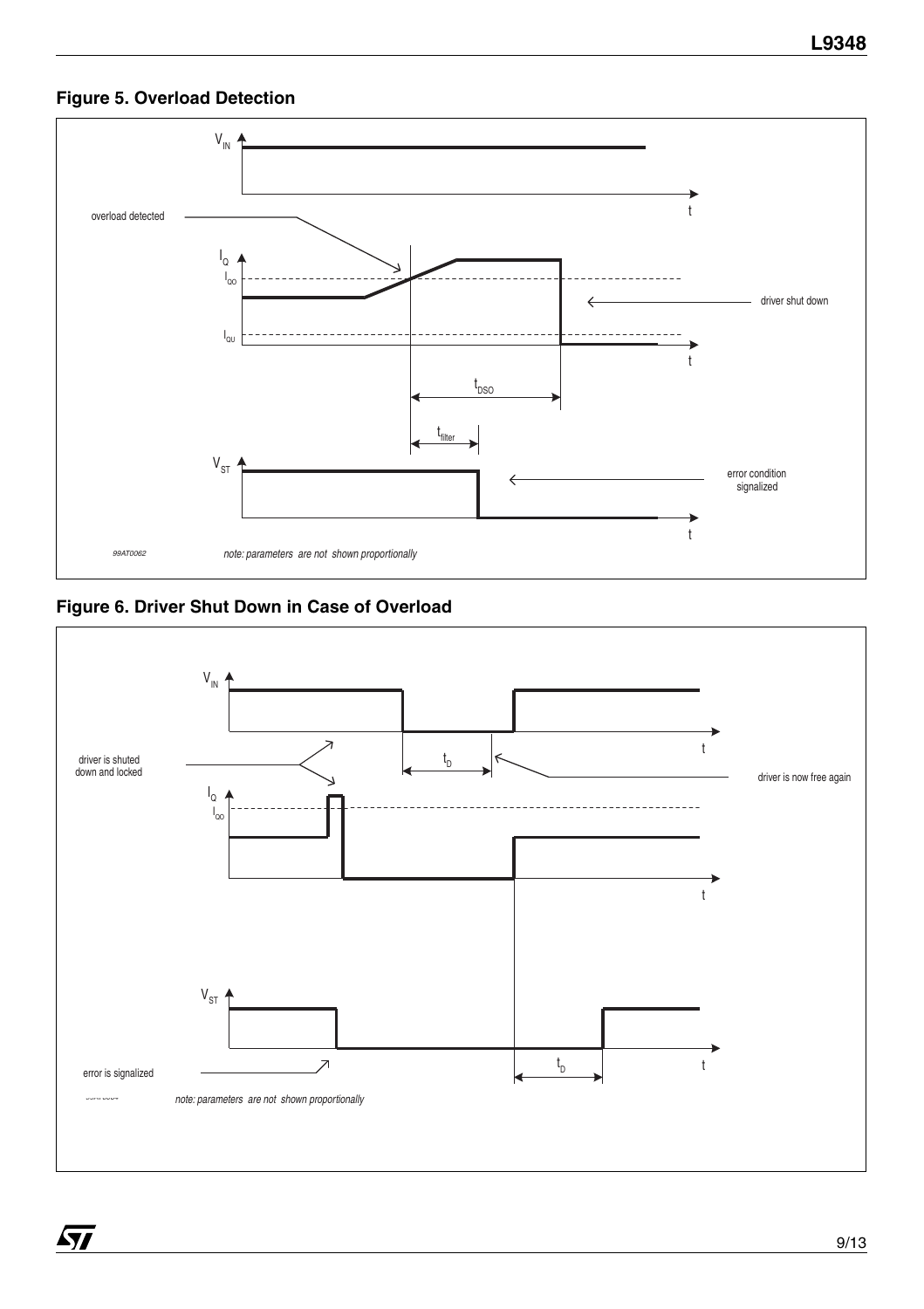<span id="page-9-0"></span>**Figure 7. Under Current Condition**



<span id="page-9-1"></span>**Figure 8. Open Load Condition in Off State**



 $\sqrt{1}$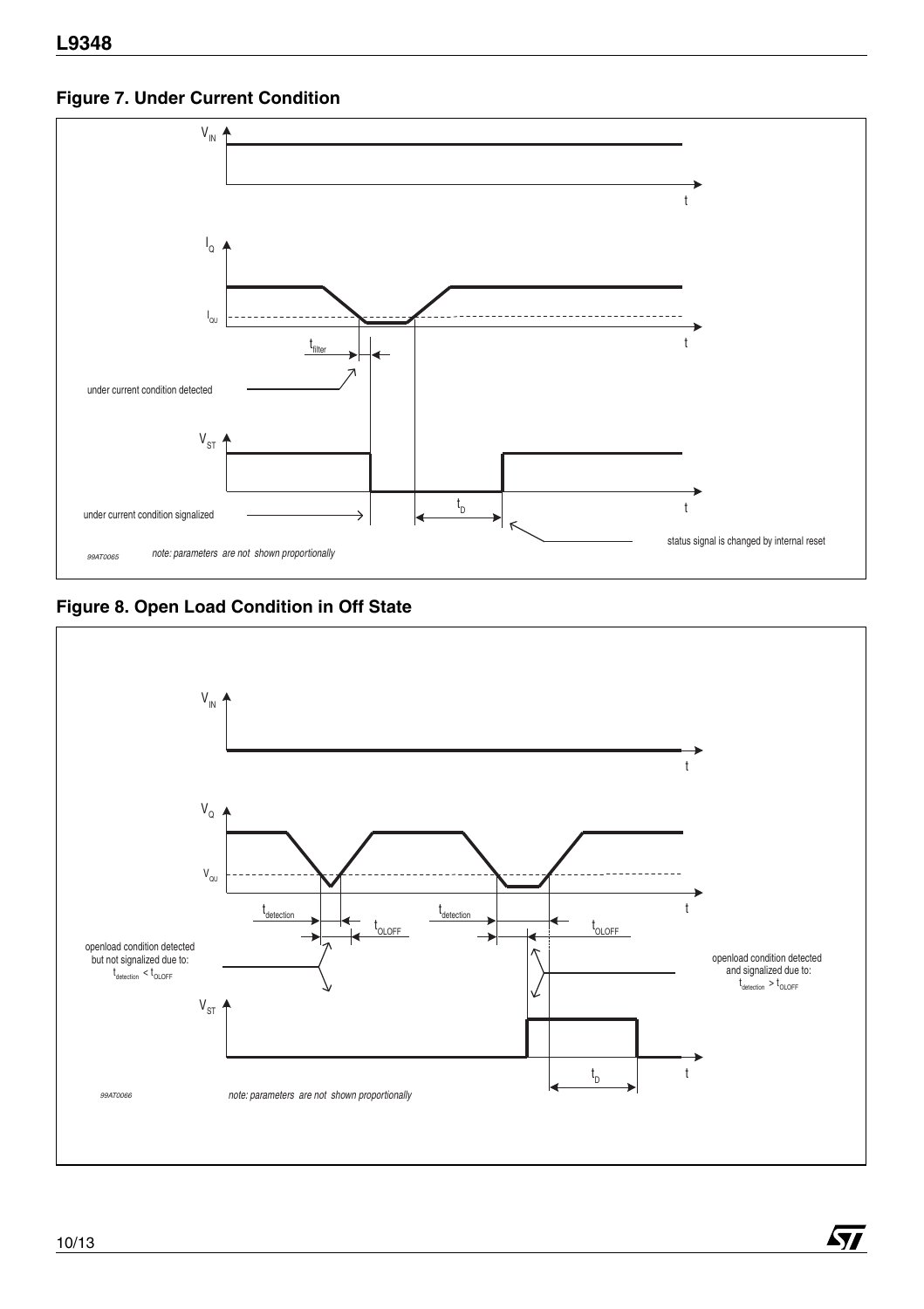**Figure 9. Output Voltage Clamp Detection**



#### **3.0 PAD POSITIONS**

Chip Size: 5.17 x 2.76 mm2

#### **Figure 10.**

 $\sqrt{2}$ 

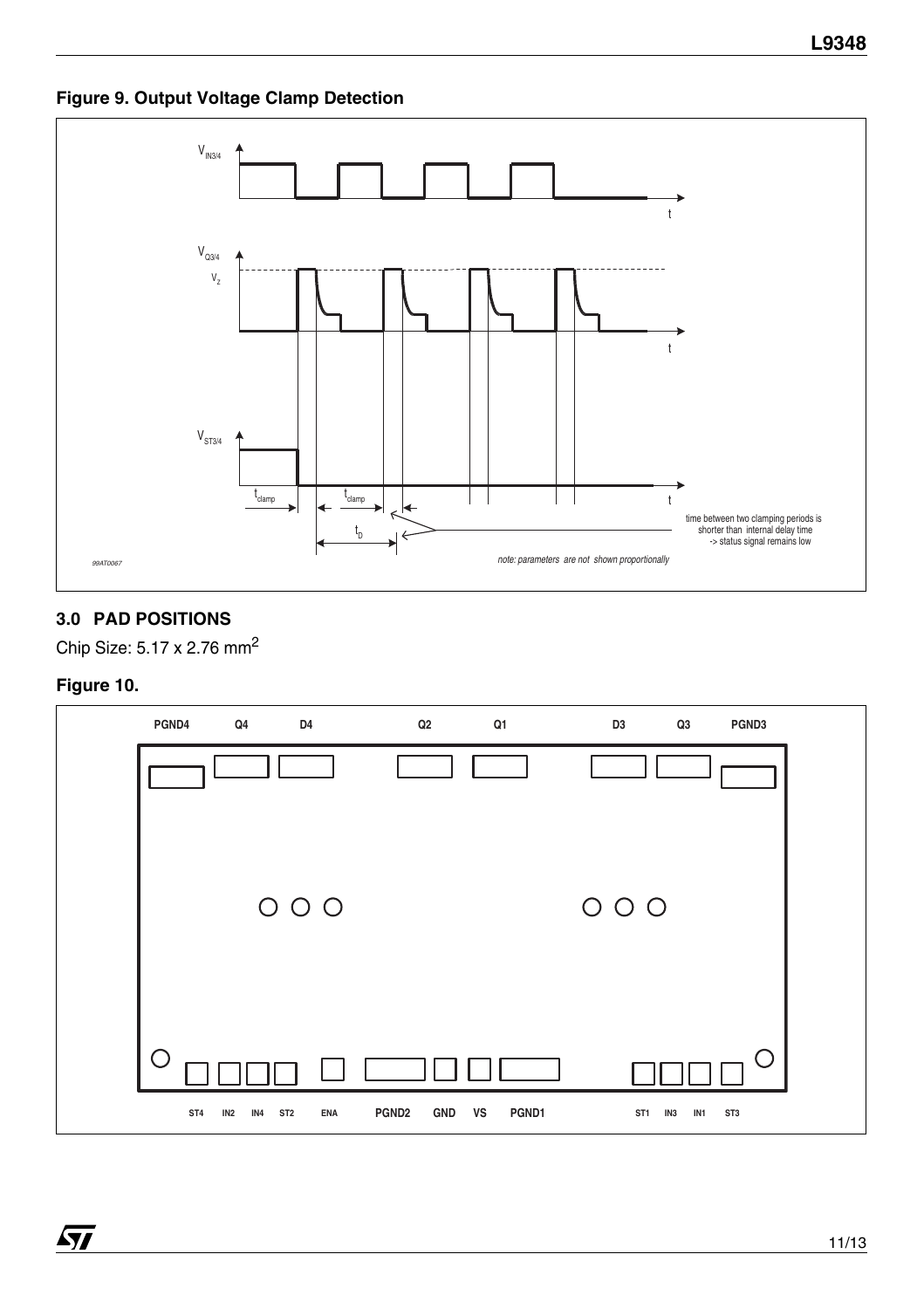| DIM.           |                       | mm    |       |            | inch   |        |  |
|----------------|-----------------------|-------|-------|------------|--------|--------|--|
|                | MIN.                  | TYP.  | MAX.  | MIN.       | TYP.   | MAX.   |  |
| A              |                       |       | 3.60  |            |        | 0.1417 |  |
| a1             | 0.10                  |       | 0.30  | 0.0039     |        | 0.0118 |  |
| a <sub>2</sub> |                       |       | 3.30  |            |        | 0.1299 |  |
| a3             | 0                     |       | 0.10  |            |        | 0.0039 |  |
| b              | 0.22                  |       | 0.38  | 0.0087     |        | 0.0150 |  |
| C              | 0.23                  |       | 0.32  | 0.0091     |        | 0.0126 |  |
| D              | 15.80                 |       | 16.00 | 0.6220     |        | 0.6299 |  |
| D <sub>1</sub> | 9.40                  |       | 9.80  | 0.3701     |        | 0.3858 |  |
| E              | 13.90                 |       | 14.5  | 0.5472     |        | 0.5709 |  |
| E1             | 10.90                 |       | 11.10 | 0.4291     |        | 0.4370 |  |
| E <sub>2</sub> |                       |       | 2.90  |            |        | 0.1142 |  |
| E <sub>3</sub> | 5.80                  |       | 6.20  | 0.2283     |        | 0.2441 |  |
| e              |                       | 0.65  |       |            | 0.0256 |        |  |
| e3             |                       | 11.05 |       |            | 0.4350 |        |  |
| G              | $\Omega$              |       | 0.10  |            |        | 0.0039 |  |
| н              | 15.50                 |       | 15.90 | 0.6102     |        | 0.6260 |  |
| h              |                       |       | 1.10  |            |        | 0.0433 |  |
| L              | 0.8                   |       | 1.10  | 0.0315     |        | 0.0433 |  |
| N              | $10^{\circ}$<br>(max) |       |       |            |        |        |  |
| s              |                       |       |       | $8°$ (max) |        |        |  |

### **OUTLINE AND MECHANICAL DATA**



Note: "D and E1" do not include mold flash or protusions.

- Mold flash or protusions shall not exceed 0.15mm (0.006") - Critical dimensions are "a3", "E" and "G".